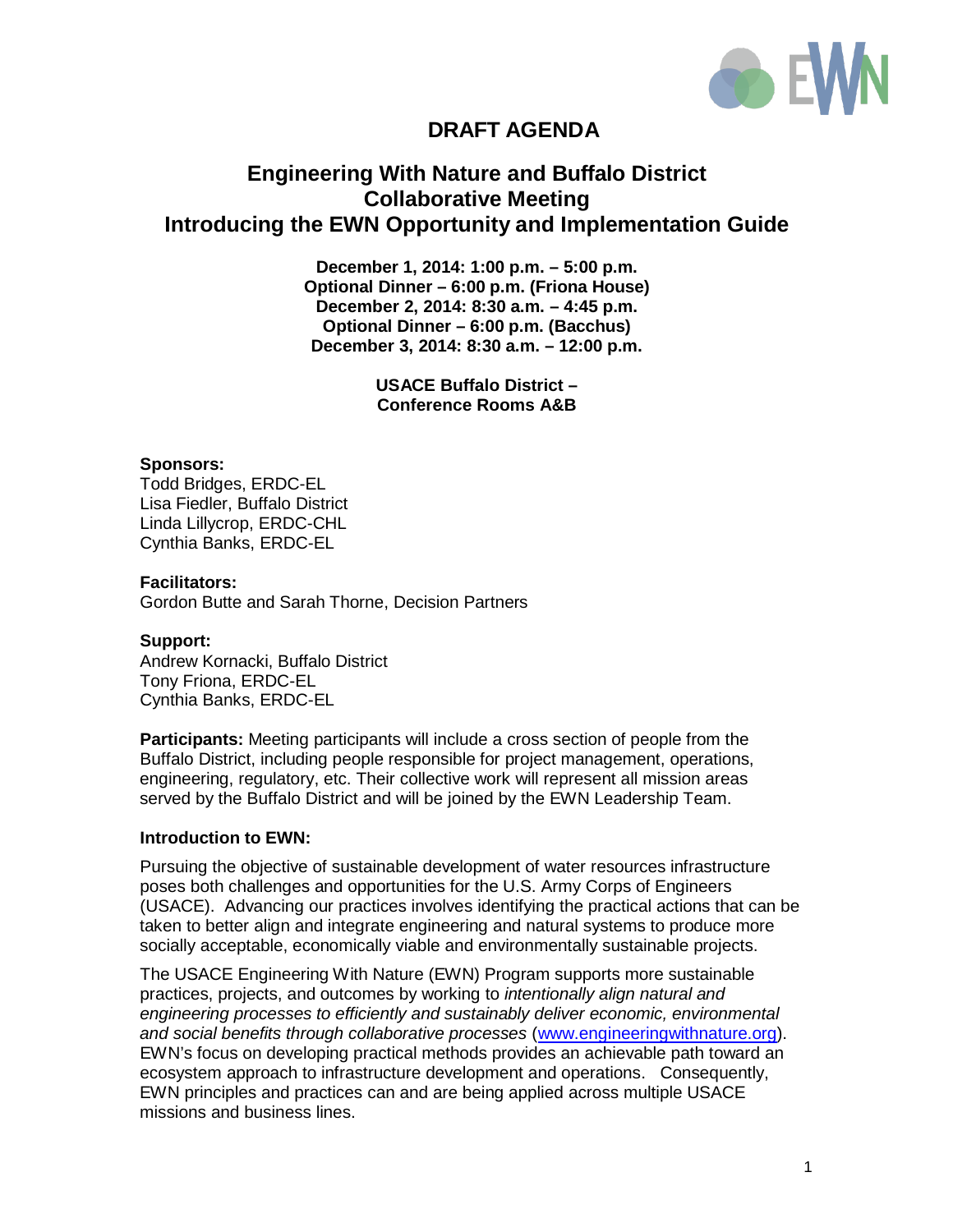There are four elements critical to the success of EWN projects:

- 1) Improving operational efficiency;
- 2) Using natural systems and processes to maximize the benefits;
- 3) Broadening the benefits of the project economic, environmental and social; and
- 4) Using collaborative processes to engage stakeholders throughout the project.

USACE has a long history of implementing some of the elements of EWN in its projects. Today, the EWN Leadership Team is focusing attention on these successes and enabling expansion of this approach to water resources' challenges and opportunities across the Corps. The EWN Leadership Team and its partners are looking for opportunities to draw together leading practices while expanding and leveraging those practices to seek a broader range of opportunities on which to apply EWN principles and practices. The Buffalo District has volunteered to a serve as a "proving ground" as we expand EWN across the USACE, in part by testing key components of the draft EWN Implementation Guide.

Our strategy for the past five years has been to expand the application of EWN principles and practices across USACE business lines and mission areas by first engaging internal leaders and early adopters and then reaching out to our external partners and stakeholders and effectively collaborating with them to establish and achieve common goals. We are drawing on leading practices in science-based strategic risk communication<sup>1</sup> along with other leading social science practices to do so.

## **Meeting Purpose:**

The purpose of the meeting is to introduce the Buffalo Team to the principles and practices of EWN and progress to date, then, following the first step of the EWN Implementation Process: a) identify opportunities for EWN-based solutions and b) prepare a detailed Opportunity Discovery for the highest value solutions identified.

The opportunities identified will span the full spectrum of Buffalo District's missions and projects (i.e. Navigation, Flood Risk Management and Environment).

## **Objectives:**

The objectives for the collaborative meeting are to:

1. Provide an overview of the development of EWN, review progress to date and the path forward.

<sup>1</sup> Strategic Risk Communication is <sup>a</sup> purposeful process of skilful interaction with stakeholders supported by appropriate information. It is an essential component of integrated risk management. Strategic Risk Communications helps decisionmakers and stakeholders make well-informed decisions and take appropriate actions.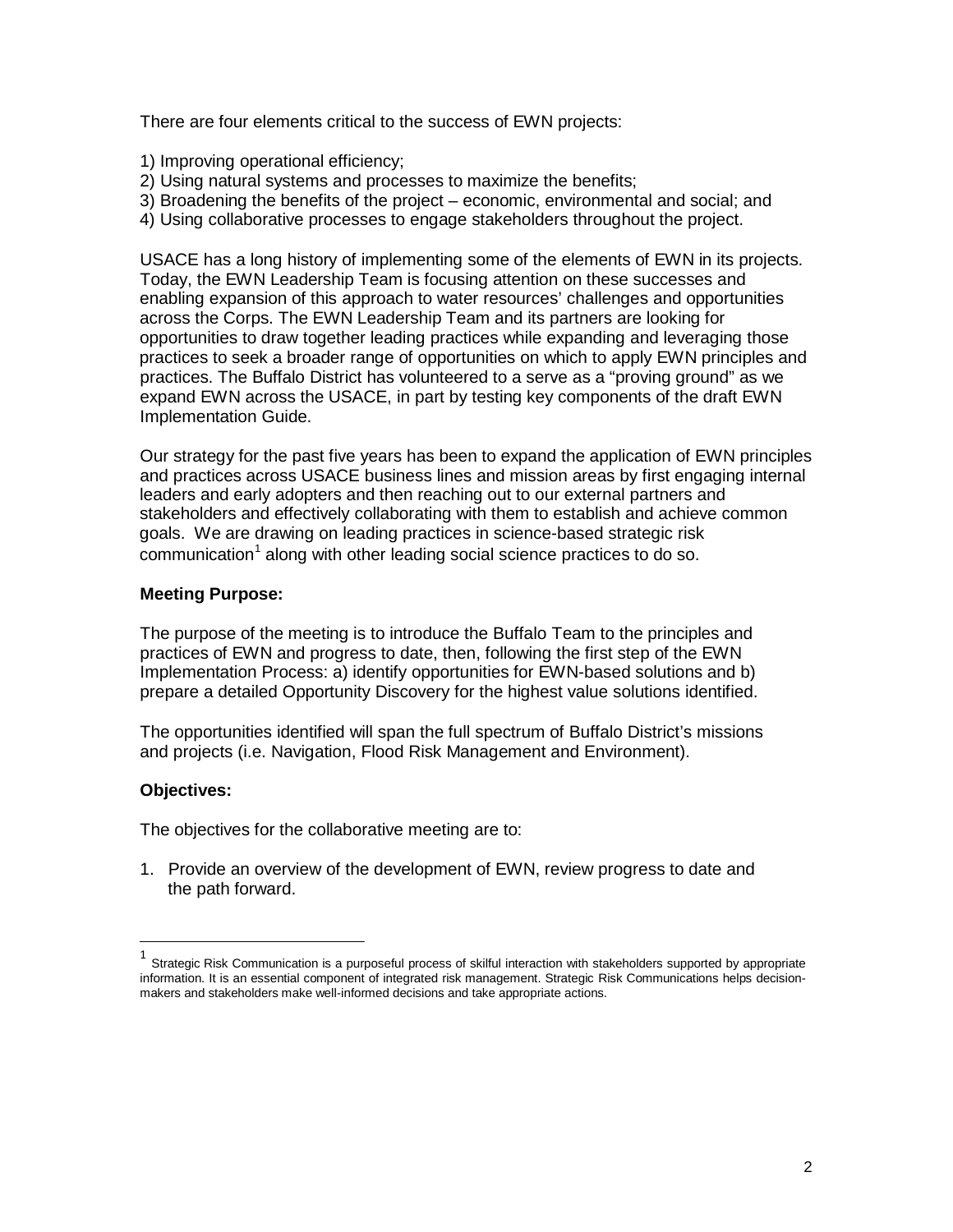- 2. Discuss Buffalo District opportunities and challenges with respect to applying EWN
- 3. Using tools developed to guide EWN project teams, identify specific EWN-based opportunities
- 4. Prepare a detailed Opportunity Discovery for the highest value solutions
- 5. Provide feedback on the use of the implementation tools for the first step in the EWN Implementation Process
- 6. Provide input into further development of the EWN Implementation Guide, and supporting methods and tools for the subsequent steps
- 7. Discuss requirements for success and next steps, including plans to complete Step 1: Opportunity Initiation

## **Pre-Meeting Assignment:**

- 1. Review the EWN Implementation Guidance overview and the EWN backgrounder (which follows below).
- 2. Bring at least one idea each to the meeting to collect, review, and distill into a general set for group discussion on where/why/when/how we might be able to act on these opportunities.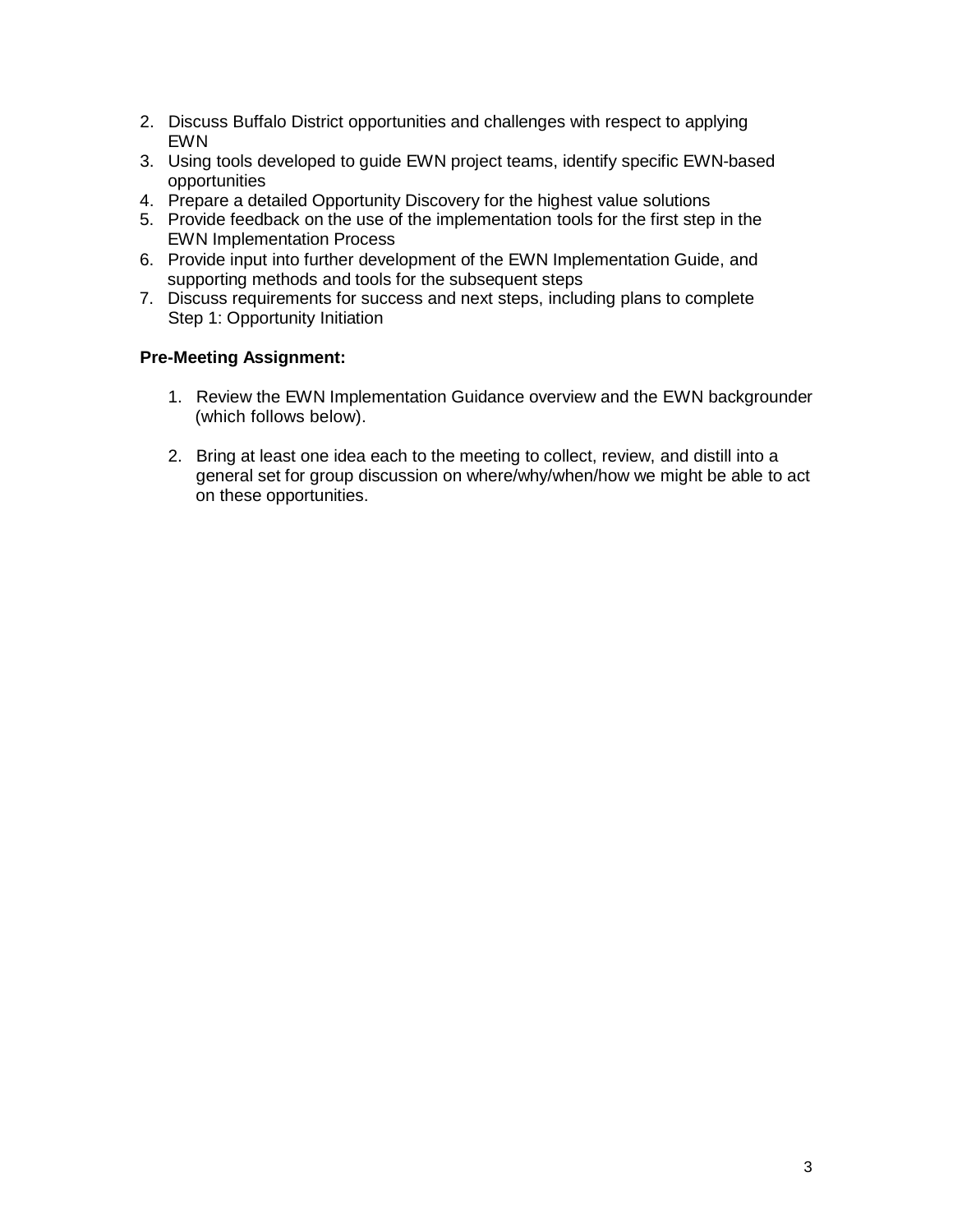| <b>Time</b> | Monday, December 1, 2014 (Day 1)                                                                                                                                                                                                                                                                                                                                                                                                                  |                                                                                                                                       |
|-------------|---------------------------------------------------------------------------------------------------------------------------------------------------------------------------------------------------------------------------------------------------------------------------------------------------------------------------------------------------------------------------------------------------------------------------------------------------|---------------------------------------------------------------------------------------------------------------------------------------|
| 1:00        | <b>Registration</b>                                                                                                                                                                                                                                                                                                                                                                                                                               |                                                                                                                                       |
| 1:30        | <b>Welcome and Introductions</b><br>• Welcome<br>• Around the table introductions<br>• Overview of the collaborative meeting purpose and objectives<br>• Implementing EWN in the Buffalo District - Introducing the<br>challenge and the opportunity                                                                                                                                                                                              | • LTC Jansen<br>• Lisa Fiedler and<br><b>Todd Bridges</b><br>• Decision Partners                                                      |
| 2:00        | <b>Overview of EWN and Accomplishments to Date (~10-min briefs)</b><br>• Orient participants to EWN and progress to date<br>• EWN Overview<br>RSM and EWN<br><b>Great Lakes Breakwaters</b><br><b>Horseshoe Bend</b><br>$\bullet$<br>• Post Sandy Natural and Nature-based Features<br>• Duluth/Superior Harbor<br>• Discussion of the four EWN elements and how to begin<br>implementing them into projects (emphasis on<br>partners)            | • Todd Bridges<br>• Linda Lillycrop<br>• Tom Fredette<br>• Burton Suedel<br>• Todd Bridges<br>• Joe Kreitinger<br>• Decision Partners |
| 3:30        | <b>Break</b>                                                                                                                                                                                                                                                                                                                                                                                                                                      |                                                                                                                                       |
| 3:45        | <b>Opportunity for EWN in the Buffalo District</b><br>• Overview of the Buffalo District's mission areas, issues,<br>challenges and opportunities<br>• Great Lakes Restoration Initiative (GLRI)<br>• Lake Ontario Living Shoreline<br>• Open Lake Disposal and Beneficial Use<br>Discussion of pre-meeting assignment<br>• Discussion of the four EWN elements, how to begin implementing<br>them into projects and identifying key stakeholders | • Lisa Fiedler,<br>Ron Kozlowski,<br>Dave Romano<br>and team<br>• Decision<br>Partners                                                |
| 5:15        | <b>Wrap-Up</b><br>• Comments and questions<br>• Recap accomplishments of Day 1<br>• Overview of agenda for Day 2                                                                                                                                                                                                                                                                                                                                  | • Lisa Fiedler<br>• Todd Bridges<br>• Decision Partners                                                                               |
| 5:30        | <b>Adjourn Day 1</b>                                                                                                                                                                                                                                                                                                                                                                                                                              |                                                                                                                                       |
| 6:00        | <b>Optional Dinner</b>                                                                                                                                                                                                                                                                                                                                                                                                                            | <b>Friona House</b>                                                                                                                   |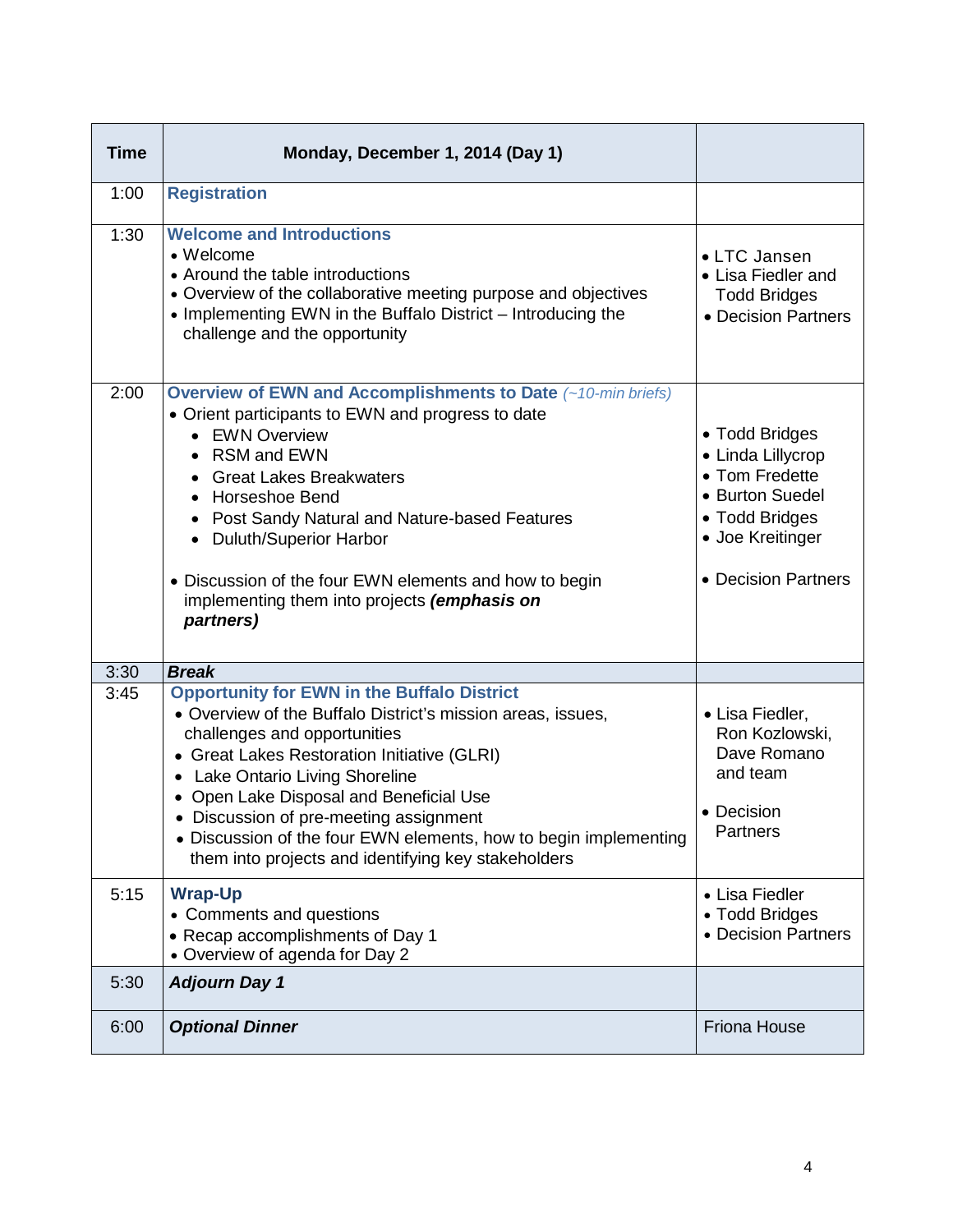| <b>Time</b> | Tuesday, December 2, 2014 (Day 2)                                                                                                                                                                                                  |                                                         |
|-------------|------------------------------------------------------------------------------------------------------------------------------------------------------------------------------------------------------------------------------------|---------------------------------------------------------|
| 8:00        | <b>Overview of Day 2</b><br>• Address comments and questions from Day 1<br>• Review agenda and desired outcomes for Day 2<br>• Lunch logistics                                                                                     | • Decision Partners                                     |
| 8:15        | <b>Overview of the EWN Implementation Guide and Process</b><br>• Discuss the purpose of the EWN Implementation Guide and<br>the EWN Process<br>• Discuss Step 1 - EWN Opportunity Discovery<br>• Discuss Breakout Group assignment | • Facilitated<br><b>Discussion</b>                      |
| 8:45        | <b>Informal Break - Transition to Breakout Groups</b>                                                                                                                                                                              |                                                         |
| 9:00        | <b>Breakout Groups - EWN Opportunity Discovery (Assignment #1)</b><br>• Breakout Groups work on Assignment #1 using worksheets                                                                                                     | • Facilitated<br><b>Discussion</b>                      |
|             | Task: Identify opportunities, potential EWN demo projects and/or<br>current projects that could/do incorporate EWN principles; prioritize;<br>work up the top 2-3 as opportunities                                                 |                                                         |
| 11:30       | <b>Plenary - Breakout Groups Share Prioritized Opportunities</b>                                                                                                                                                                   | • Facilitated<br><b>Discussion</b>                      |
| 12:00       | <b>Lunch</b> $-$ Order in                                                                                                                                                                                                          |                                                         |
|             |                                                                                                                                                                                                                                    |                                                         |
| 12:45       | <b>Breakout Groups - EWN Opportunity Discovery (Assignment #2)</b><br>• Breakout teams work on Assignment #2 using worksheets                                                                                                      | • Facilitated<br><b>Discussion</b>                      |
|             | Task: Work up a detailed Opportunity Discovery for the top<br>priority identified in Assignment #1                                                                                                                                 |                                                         |
| 2:30        | <b>Break</b>                                                                                                                                                                                                                       |                                                         |
| 2:45        | <b>Plenary - Breakout Groups Share EWN Opportunity Discovery</b><br><b>Assignments #2</b>                                                                                                                                          | • Facilitated<br><b>Discussion</b>                      |
|             | • Each Breakout Group presents their Opportunity Discovery work<br>from assignment #2 on their top priority from assignment #1<br>• Plenary discussion                                                                             |                                                         |
| 4:15        | <b>Wrap-Up</b><br>• Comments and questions<br>• Recap accomplishments of Day 2<br>• Overview of agenda for Day 3                                                                                                                   | • Lisa Fiedler<br>• Todd Bridges<br>• Decision Partners |
| 4:30        | <b>Adjourn Day 2</b>                                                                                                                                                                                                               |                                                         |